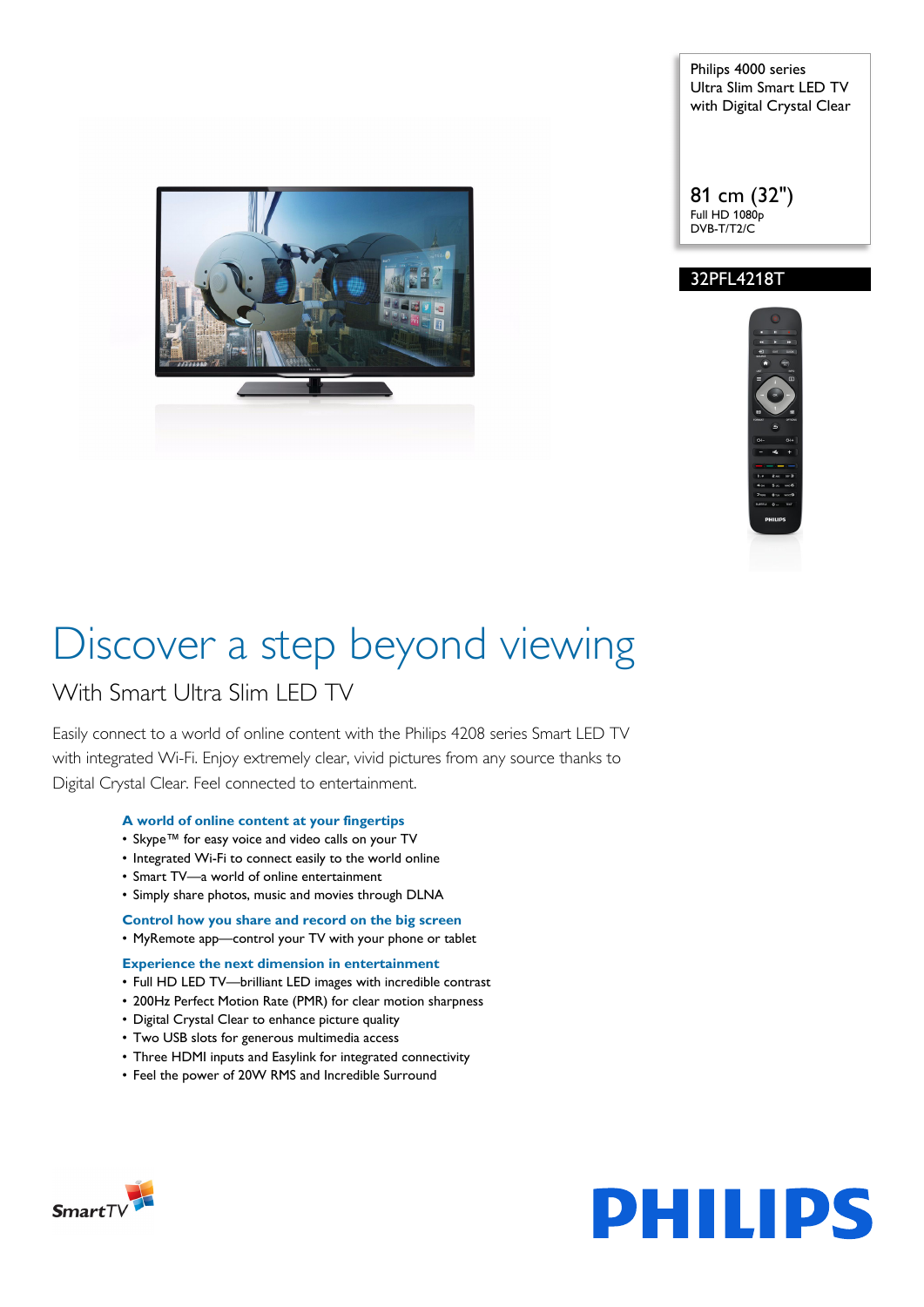#### Ultra Slim Smart LED TV 81 cm (32") Full HD 1080p, DVB-T/T2/C

## **Highlights**

#### **Skype™ TV video calls\***

Add a new dimension to your calls and share experiences with the people that matter to you, wherever they are. With Skype™ on your TV, make voice and video calls from your living room. Just plug the optional Philips TV camera (PTA317) into your TV and enjoy excellent video and sound quality from the comfort of your couch.

#### **Integrated Wi-Fi**

Integrated Wi-Fi on your Philips Smart TV makes connecting to your home network quick and easy, allowing you to access a world of content or share wirelessly at home.

#### **Smart TV online apps**

Explore the boundaries that lie beyond traditional TV. Rent and stream movies, videos, games and more, directly onto your TV from online video stores. Watch catch-up TV from your favorite channels and enjoy a rich selection of online apps with Smart TV. Connect to family and friends with Skype™ or social networking. Or... just browse the Internet!

#### **SimplyShare TV**

Share photos, music, videos and movies through DLNA using your smartphone, tablet or computer and enjoy them on the big screen. Sharing made simple.

#### **Full HD LED TV**

Picture quality matters. Regular HDTVs deliver quality, but you expect the best. Imagine breathtakingly crisp detail paired with high brightness, incredible contrast, sharp motion definition, realistic colors and a true to life picture—as well as low power consumption. Well, look no further. Full HD LED delivers more detail than standard HDTVs. And more

detail in the image means a more intense viewing experience for you.

#### **200Hz PMR**

For picture movement that looks precise, smooth and natural, Philips created PMR—our standard for measuring moving image sharpness. Perfect Motion Rate is the combined result of our unique video processing, number of frames per second and refresh rate of each frame, perfection in dimming capabilities, and backlighting technology. A higher PMR number contributes to higher contrast and better motion clarity—which means a superior image for you.

#### **Digital Crystal Clear**

Enjoy extremely clear pictures from any source. This package of picture innovations digitally adjusts and optimizes picture quality to optimal contrast, color and sharpness levels.

#### **Two USB (photos, music, video)**

With Two USB Slots you can keep a hard disc connected for USB recording and Pause TV so you'll always have control of your personal programming. The convenient extra USB port means connecting a Skype™ camera or accessing any jpeg photos, mp3 music or video files stored on your USB-storage devices will never interfere with your recording.

#### **Three HDMI with Easylink**

Avoid cable clutter with a single cable to carry both picture and audio signals from your devices to your TV. HDMI uses uncompressed signals, ensuring the highest quality from source to screen. Together with Philips Easylink, you'll need only one remote control to perform most operations on your TV, DVD, Blu-ray, set top box or home theatre system.

#### **20W RMS Incredible Surround**

Create a lifelike sound stage. Powerful amplifiers and Incredible Surround let you experience total surround sound with greater depth and width of sound to complement your rich viewing experience.

#### **MyRemote\***

Control your TV and record on the go without a remote control using one easy app. Transform your tablet or smart phone into a universal remote with all the options of your original remote plus extra features like text entry. The SimplyShare function beams content onto your TV. Stay up to date by recording your favorite programs on-the-go using MyRemote recording. Simply flip through the content on the TV Program Guide to choose which shows to record and view later. A Smart TV deserves a truly smart app.



#### **Smart TV**

Smart TV-a world of online apps, videos to rent and catch-up Explore the boundaries that lie beyond traditional TV. Rent and stream movies, videos, games and more, directly onto your TV from online video stores. Watch catch-up TV from your favorite channels and enjoy a rich selection of online apps with Smart TV. Connect to family and friends with Skype™ or social networking. Or... just browse the Internet!